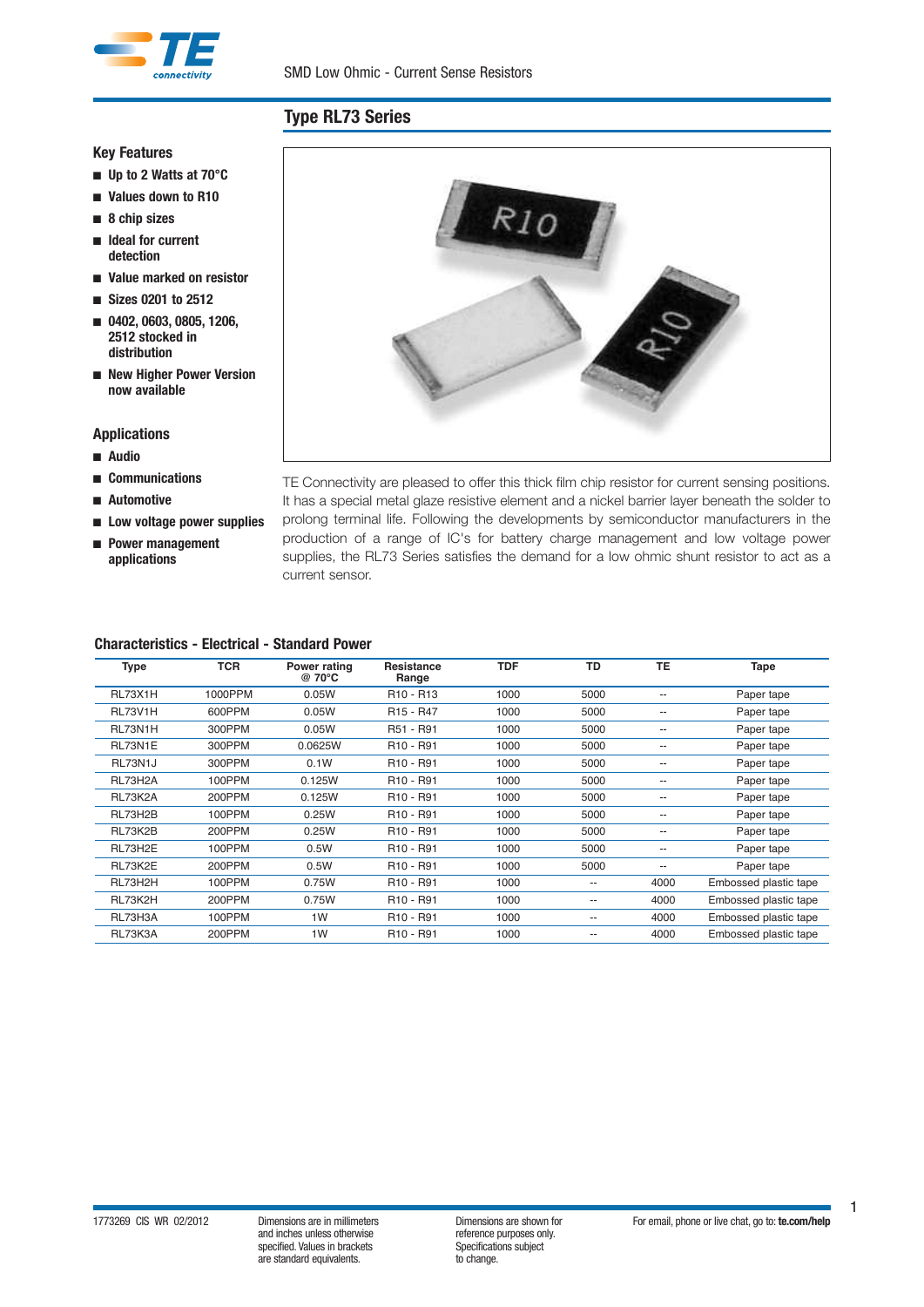

### **Characteristics - Electrical - High power version**

| <b>Type</b> | <b>TCR</b> | Power rating<br>@ 70°C | <b>Resistance</b><br>Range         | <b>TDF</b> | <b>TD</b>                | <b>TE</b>                | Tape    |
|-------------|------------|------------------------|------------------------------------|------------|--------------------------|--------------------------|---------|
| RLP73M1E    | 400PPM     | 0.125W                 | R051 - R10                         | 1000       | 5000                     | $\overline{\phantom{a}}$ | Paper   |
| RLP73N1E    | 300PPM     | 0.125W                 | R <sub>110</sub> - R <sub>47</sub> | 1000       | 5000                     | $\overline{\phantom{a}}$ | Paper   |
| RLP73K1E    | 200PPM     | 0.125W                 | R51 - 1R0                          | 1000       | 5000                     | $\overline{\phantom{a}}$ | Paper   |
| RLP73M1J    | 400PPM     | 0.125W                 | R051 - R10                         | 1000       | 5000                     | $\overline{\phantom{m}}$ | Paper   |
| RLP73N1J    | 300PPM     | 0.125W                 | R110 - R47                         | 1000       | 5000                     | $\overline{\phantom{m}}$ | Paper   |
| RLP73K1J    | 200PPM     | 0.125W                 | R51 - 1R0                          | 1000       | 5000                     | $\overline{\phantom{m}}$ | Paper   |
| RLP73M2A    | 400PPM     | 0.25W                  | R051 - R10                         | 1000       | 5000                     | $\overline{\phantom{m}}$ | Paper   |
| RLP73N2A    | 300PPM     | 0.25W                  | R <sub>110</sub> - R <sub>47</sub> | 1000       | 5000                     | $\overline{\phantom{a}}$ | Paper   |
| RLP73K2A    | 200PPM     | 0.25W                  | R51 - 1R0                          | 1000       | 5000                     | $\overline{\phantom{m}}$ | Paper   |
| RLP73V2B    | 600PPM     | 0.5W                   | R010 - R020                        | 1000       | 5000                     | --                       | Paper   |
| RLP73M2B    | 400PPM     | 0.5W                   | R022 - R047                        | 1000       | 5000                     | --                       | Paper   |
| RLP73N2B    | 300PPM     | 0.5W                   | R051 - R091                        | 1000       | 5000                     | $\overline{\phantom{a}}$ | Paper   |
| RLP73K2B    | 200PPM     | 0.5W                   | R <sub>10</sub> - 1 <sub>R0</sub>  | 1000       | 5000                     | $\overline{\phantom{m}}$ | Paper   |
| RLP73V3A    | 600PPM     | 2W                     | R010 - R020                        | 1000       | $\qquad \qquad \cdots$   | 4000                     | Plastic |
| RLP73M3A    | 400PPM     | 2W                     | R022 - R047                        | 1000       | $\overline{\phantom{a}}$ | 4000                     | Plastic |
| RLP73N3A    | 300PPM     | 2W                     | R051 - R091                        | 1000       | $\overline{\phantom{a}}$ | 4000                     | Plastic |
| RLP73K3A    | 200PPM     | 2W                     | R <sub>10</sub> - 1 <sub>R0</sub>  | 1000       | $\overline{\phantom{a}}$ | 4000                     | Plastic |

Operating Voltage=√(P\*R) ; Overload Voltage=2.5\*√(P\*R) ; Operating Current=√(P/R)

Maximum operating temperature -55°C to +155°C

## **Power Derating Curve**



**\* Recommended Circuit Board Design**

For resistors operated in ambient temperatures above 70°C, power rating must be derated in accordance with this curve.

#### **Characteristics - Environmental**

| Item                                                   | Requirement                                                                      | <b>Test Method</b>                                                                               |
|--------------------------------------------------------|----------------------------------------------------------------------------------|--------------------------------------------------------------------------------------------------|
| <b>Temperature Coefficient</b><br>of Resistance (TCR): | As Specification                                                                 | $-55^{\circ}$ C ~ +125°C, 25°C is the reference temperature                                      |
| <b>Short Time Overload:</b>                            | $\pm (0.5\% + 0.05\Omega)$<br>for higher Power rating: $\pm(1.0\% + 0.05\Omega)$ | RCWV*2.5 or Max. overload voltage for 5 seconds                                                  |
| <b>Insulation Resistance:</b>                          | $\geq 10G$                                                                       | Max. overload voltage for 1 minute                                                               |
| Endurance:                                             | $\pm$ (1.0%+0.05Ω)                                                               | 70 $\pm$ 2 $\degree$ C, Max. working voltage for 1000 hrs with<br>1.5 hrs "ON" and 0.5 hrs "OFF" |
| Damp Heat with Load:                                   | $\pm (0.5\% + 0.05\Omega)$                                                       | 40 ±2°C, 90-95% R.H. max. working voltage<br>for 1000 hrs with 1.5 hrs "ON" and 0.5 hrs "OFF"    |
| Dry Heat:                                              | $\pm (0.5\% + 0.05\Omega)$                                                       | at $+155^{\circ}$ C for 1000 hrs                                                                 |
| <b>Bending Strength:</b>                               | As Spec.                                                                         | Bending once for 5 seconds 2010, 2512 sizes: 2mm<br>Other sizes: 3mm                             |
| Solderability:                                         | 95% min. coverage                                                                | 245 $\pm$ 5 $\degree$ C for 3 seconds                                                            |
| <b>Resistance to Soldering Heat:</b>                   | $\pm (0.5\% + 0.05\Omega)$                                                       | 260 $\pm$ 5°C for 10 seconds                                                                     |
| <b>Voltage Proof:</b>                                  | No breakdown or flashover                                                        | 1.42 times RCWV (RMS) for 1 minute                                                               |
| Leaching:                                              | Individual leaching area ≤5%<br>Total leaching area ≤10%                         | 260±5°C for 30 seconds                                                                           |
| <b>Thermal Shock:</b>                                  | $\pm (0.5\% + 0.05\Omega)$                                                       | -55 $\mathrm{^{\circ}C}$ to +155 $\mathrm{^{\circ}C}$ , 5 cycles                                 |

**Reference Standards: IEC 60115-1, 60068-2-58; JIS-C 5201-1 Storage Temperature: 25±3°C; Humidity < 80%RH**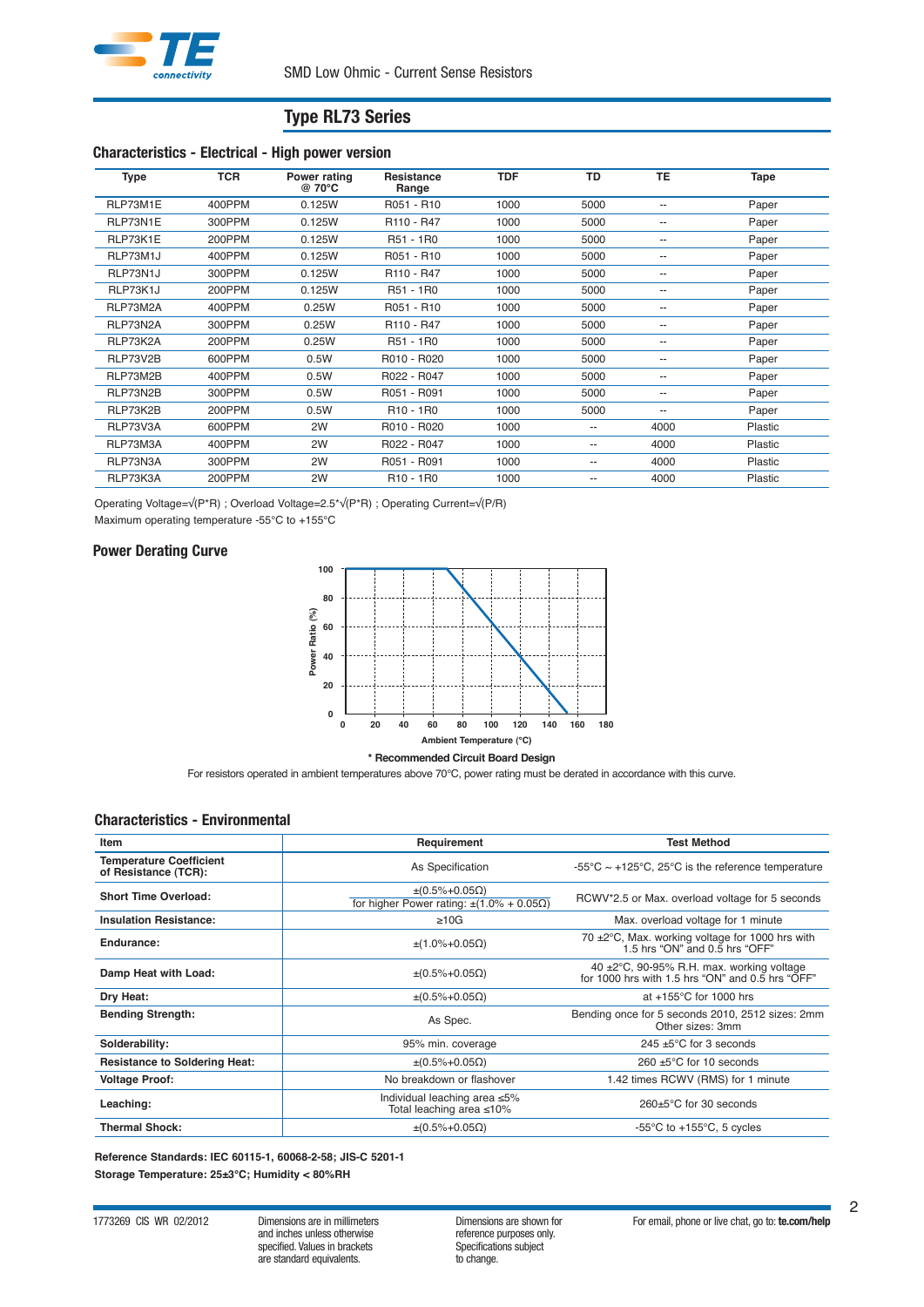

**Dimensions**



| <b>Part Number</b>                                                                                                                                                                                           |                 | W               | с               | D               |                 |
|--------------------------------------------------------------------------------------------------------------------------------------------------------------------------------------------------------------|-----------------|-----------------|-----------------|-----------------|-----------------|
| RL73 1H (0201)                                                                                                                                                                                               | $0.58 + 0.05$   | $0.29 + 0.05$   | $0.15 \pm 0.05$ | $0.12 \pm 0.05$ | $0.23 + 0.05$   |
| RL(P)73 1E (0402)                                                                                                                                                                                            | $1.00 + 0.05$   | $0.50 + 0.05$   | $0.20 + 0.10$   | $0.25 + 0.10$   | $0.32 \pm 0.10$ |
| RL(P)73 1J (0603)                                                                                                                                                                                            | 1.60 ±0.10      | $0.80 + 0.10$   | $0.30 + 0.20$   | $0.30 + 0.20$   | $0.45 \pm 0.10$ |
| RL(P)73 2A (0805)                                                                                                                                                                                            | $2.00 + 0.15$   | $1.25 + 0.15$   | $0.40 \pm 0.25$ | $0.30 + 0.20$   | $0.55 \pm 0.10$ |
| RL(P)73 2B (1206)                                                                                                                                                                                            | $3.10 \pm 0.10$ | $1.55 + 0.15$   | $0.40 + 0.25$   | $0.50 + 0.30$   | $0.55 \pm 0.10$ |
| RL(P)73 2E (1210)                                                                                                                                                                                            | $3.10 \pm 0.10$ | $2.50 + 0.15$   | $0.50 + 0.25$   | $0.50 + 0.30$   | $0.55 \pm 0.10$ |
| RL(P)73 2H (2010)                                                                                                                                                                                            | $5.00 + 0.20$   | $2.50 + 0.15$   | $0.50 + 0.25$   | $0.60 + 0.30$   | $0.60 + 0.15$   |
| RL73 3A (2512)                                                                                                                                                                                               | $6.35 + 0.20$   | $3.10 \pm 0.15$ | $0.55 + 0.25$   | $0.60 + 0.30$   | $0.60 \pm 0.10$ |
| RLP73 3A (2512) <r10< th=""><th><math>6.35 + 0.20</math></th><th><math>3.15 \pm 0.15</math></th><th><math>0.55 + 0.25</math></th><th><math>0.60 + 0.30</math></th><th><math>0.74 \pm 0.10</math></th></r10<> | $6.35 + 0.20$   | $3.15 \pm 0.15$ | $0.55 + 0.25$   | $0.60 + 0.30$   | $0.74 \pm 0.10$ |
| RLP73 3A (2512) ≥R10                                                                                                                                                                                         | $6.35 + 0.20$   | $3.15 + 0.15$   | $2.10 \pm 0.10$ | $0.60 + 0.30$   | $0.74 \pm 0.10$ |

## **Recommend Land Pattern**



| Type                                                                                          | А    | в    | c              |
|-----------------------------------------------------------------------------------------------|------|------|----------------|
| RL73 1H (0201)                                                                                | 0.25 | 0.3  | $0.40 \pm 0.2$ |
| RL(P)73 1E (0402)                                                                             | 0.5  | 0.5  | $0.60 \pm 0.2$ |
| RL(P)73 1J (0603)                                                                             | 0.8  | 1.0  | $0.90 \pm 0.2$ |
| RL(P)73 2A (0805)                                                                             | 1.0  | 1.0  | $1.35 + 0.2$   |
| RL(P)73 2B (1206)                                                                             | 2.0  | 1.15 | $1.70 \pm 0.2$ |
| RL(P)73 2E (1210)                                                                             | 2.0  | 1.15 | $2.50 + 0.2$   |
| RL(P)73 2H (2010)                                                                             | 3.6  | 1.4  | $2.50 \pm 0.2$ |
| RL73 3A (2512)                                                                                | 4.9  | 1.6  | $3.10 \pm 0.2$ |
| RLP73 3A (2512) <r10< th=""><th>4.9</th><th>1.6</th><th><math>3.10 \pm 0.2</math></th></r10<> | 4.9  | 1.6  | $3.10 \pm 0.2$ |
| RLP73 3A (2512) ≥R10                                                                          | 1.0  | 3.55 | $3.10 \pm 0.2$ |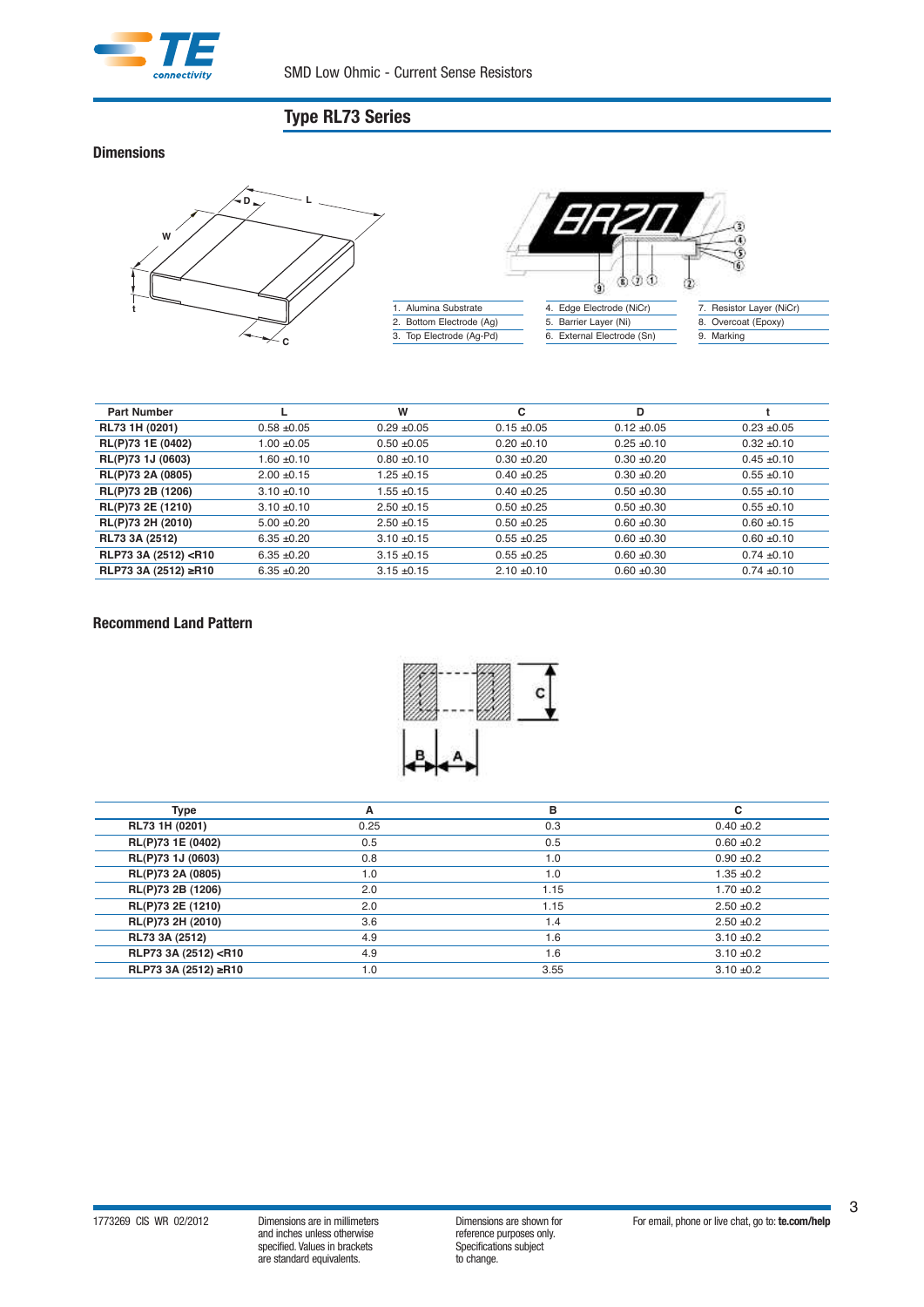

## **Packaging Quantity & Reel Specifications**



| <b>Type</b>       | øΑ              | øΒ           | øC             | W              |                | Paper<br>Tape | <b>Embossed</b><br><b>Plastic Tape</b> |
|-------------------|-----------------|--------------|----------------|----------------|----------------|---------------|----------------------------------------|
| RL73 1H (0402)    | $178.0 \pm 1.0$ | $60.0 + 1.0$ | $13.5 \pm 0.7$ | $9.5 \pm 0.1$  | $11.5 \pm 1.0$ | 1000 / 5000   |                                        |
| RL(P)73 1E (0402) | $178.0 \pm 1.0$ | $60.0 + 1.0$ | $13.5 \pm 0.7$ | $9.5 \pm 0.1$  | $11.5 \pm 1.0$ | 1000 / 5000   | $\overline{\phantom{a}}$               |
| RL(P)73 1J (0603) | $178.0 \pm 1.0$ | $60.0 + 1.0$ | $13.5 \pm 0.7$ | $9.5 \pm 0.1$  | $11.5 \pm 1.0$ | 1000 / 5000   | ٠                                      |
| RL(P)73 2A (0805) | $178.0 \pm 1.0$ | $60.0 + 1.0$ | $13.5 \pm 0.7$ | $9.5 \pm 0.1$  | $11.5 \pm 1.0$ | 1000 / 5000   | $\overline{\phantom{a}}$               |
| RL(P)73 2B (1206) | $178.0 \pm 1.0$ | $60.0 + 1.0$ | $13.5 \pm 0.7$ | $9.5 \pm 0.1$  | $11.5 \pm 1.0$ | 1000 / 5000   | ٠                                      |
| RL(P)73 2E (1210) | $178.0 \pm 1.0$ | $60.0 + 1.0$ | $13.5 \pm 0.7$ | $9.5 \pm 0.1$  | $11.5 \pm 1.0$ | 1000 / 5000   | $\overline{\phantom{a}}$               |
| RL(P)73 2H (2010) | $178.0 \pm 1.0$ | $60.0 + 1.0$ | $13.5 \pm 0.7$ | $13.5 \pm 1.0$ | $15.5 \pm 1.0$ | ٠             | 1000 / 4000                            |
| RL(P)73 3A (2512) | $178.0 \pm 1.0$ | $60.0 + 1.0$ | $13.5 \pm 0.7$ | $13.5 \pm 1.0$ | $15.5 \pm 1.0$ | ٠             | 1000 / 4000                            |

## **Paper Tape Specification**



| <b>Type</b>       | A             | в               | W              | Е |                                                 | P.                                              | Р.              | P <sub>2</sub> | øD.                                  |                 |
|-------------------|---------------|-----------------|----------------|---|-------------------------------------------------|-------------------------------------------------|-----------------|----------------|--------------------------------------|-----------------|
| <b>RL73 1H</b>    | $0.38 + 0.05$ | $0.68 + 0.05$   | $8.0 + 0.20$   |   | $1.75 \pm 0.10$ $3.50 \pm 0.05$ $4.00 \pm 0.10$ |                                                 | $2.00 \pm 0.05$ |                | $2.00 + 0.05$ 1.50+0.1.-0 0.42 +0.20 |                 |
| <b>RL(P)731E</b>  | $0.65 + 0.10$ | $1.15 \pm 0.10$ | $8.0 + 0.20$   |   | $1.75 \pm 0.10$ $3.50 \pm 0.05$ $4.00 \pm 0.10$ |                                                 | $2.00 \pm 0.05$ |                | $2.00 + 0.05$ 1.50+0.1.-0 0.45 +0.10 |                 |
| <b>RL(P)73 1J</b> | $1.10 + 0.10$ | $1.90 \pm 0.10$ | $8.0 \pm 0.20$ |   |                                                 | $1.75 \pm 0.10$ $3.50 \pm 0.05$ $4.00 \pm 0.10$ | $4.00 \pm 0.05$ |                | $2.00 + 0.05$ 1.50+0.1.-0            | $0.70 \pm 0.10$ |
| <b>RL(P)73 2A</b> | $1.60 + 0.10$ | $2.40 + 0.20$   | 8 0 + 0 2 0    |   | $1.75 \pm 0.10$ $3.50 \pm 0.05$                 | $4.00 \pm 0.10$                                 | $4.00 + 0.05$   |                | $2.00 \pm 0.05$ 1.50+0.1.-0          | $0.85 \pm 0.10$ |
| <b>RL(P)73 2B</b> | $1.90 + 0.10$ | $3.50 + 0.20$   | $8.0 + 0.20$   |   | $1.75 \pm 0.10$ $3.50 \pm 0.05$ $4.00 \pm 0.10$ |                                                 | $4.00 + 0.05$   |                | $2.00 + 0.05$ 1.50+0.1.-0            | $0.85 + 0.10$   |
| <b>RL(P)73 2E</b> | $2.90 + 0.10$ | $3.50 + 0.20$   | $8.0 + 0.20$   |   | $1.75 \pm 0.10$ $3.50 \pm 0.05$ $4.00 \pm 0.10$ |                                                 | $4.00 \pm 0.05$ |                | $2.00 \pm 0.05$ 1.50+0.1.-0          | $0.85 + 0.10$   |